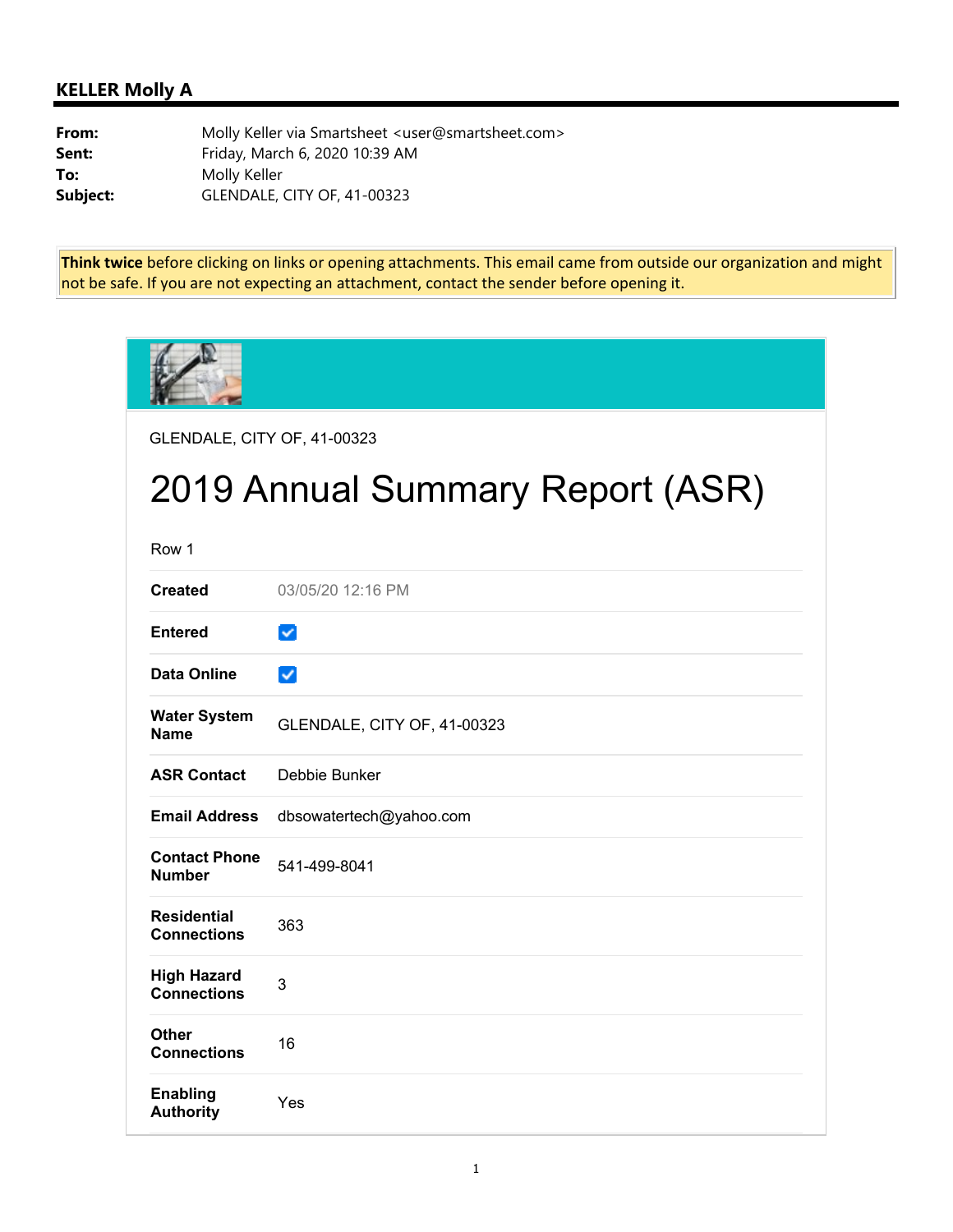| <b>Revised</b><br><b>Enabling</b><br><b>Authority</b>                | No                               |
|----------------------------------------------------------------------|----------------------------------|
| <b>CCCS Name -</b><br>Large system<br>only                           | Jacob Brady                      |
| <b>CCCS</b><br>Information -<br>Large system<br>only                 | Water System Employee, or        |
| CCCS Cert #-<br>Large system<br>only                                 | 6677                             |
| <b>CCCS Phone -</b><br>Large system<br>only                          | 541-832-2106                     |
| <b>CCCS Email -</b><br>Large system<br>only                          | publicworks@cityofglendaleor.com |
| <b>Written BFP</b><br>program plan?<br>- Large system<br>only        | Yes                              |
| <b>BFPP</b> - list of<br>high hazards -<br>Large system<br>only      | Yes                              |
| BFPP-<br>Procedure -<br>Large system<br>only                         | Yes                              |
| <b>BFPP Notify</b><br>Water User -<br>Large system<br>only           | Yes                              |
| <b>BFPP</b> - Type of<br><b>Protection -</b><br>Large system<br>only | Yes                              |
| BFPP-<br><b>Corrective</b><br><b>Action - Large</b><br>system only   | Yes                              |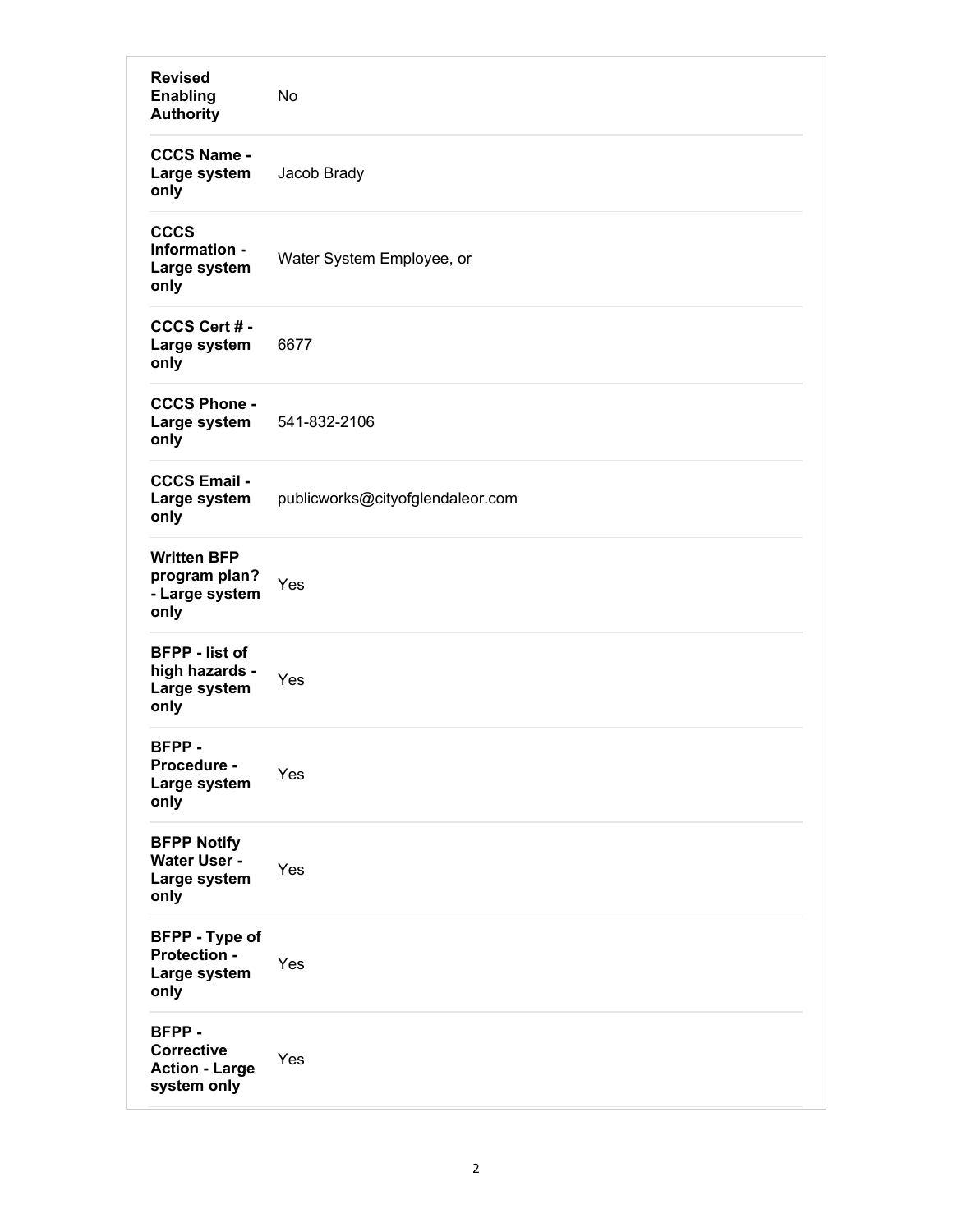| <b>BFPP - Current</b><br>records - Large Yes<br>system only        |             |
|--------------------------------------------------------------------|-------------|
| <b>BFPP - Public</b><br><b>Education -</b><br>Large system<br>only | <b>No</b>   |
| Do you have<br>RP?                                                 | Yes         |
| RP - How Many 5                                                    |             |
| <b>RP</b> - Tested                                                 | 5           |
| <b>RP - Passed</b>                                                 | 5           |
| <b>RP</b> - Failed                                                 | $\mathbf 0$ |
| <b>RP % Tested</b>                                                 | 100%        |
| $RP -$<br><b>Comments</b>                                          |             |
| Do you have<br>any DC?                                             | Yes         |
| DC - How Many 8                                                    |             |
| <b>DC</b> - Tested                                                 | 8           |
| DC - Passed                                                        | 8           |
| <b>DC - Failed</b>                                                 | 0           |
| DC - % Tested                                                      | 100%        |
| DC -<br><b>Comments</b>                                            |             |
| Do you have<br>any PVBs?                                           | No          |
| <b>PVB - How</b><br><b>Many</b>                                    | $\pmb{0}$   |
| <b>PVB - Tested</b>                                                |             |
| <b>PVB - Passed</b>                                                |             |
| <b>PVB - Failed</b>                                                |             |